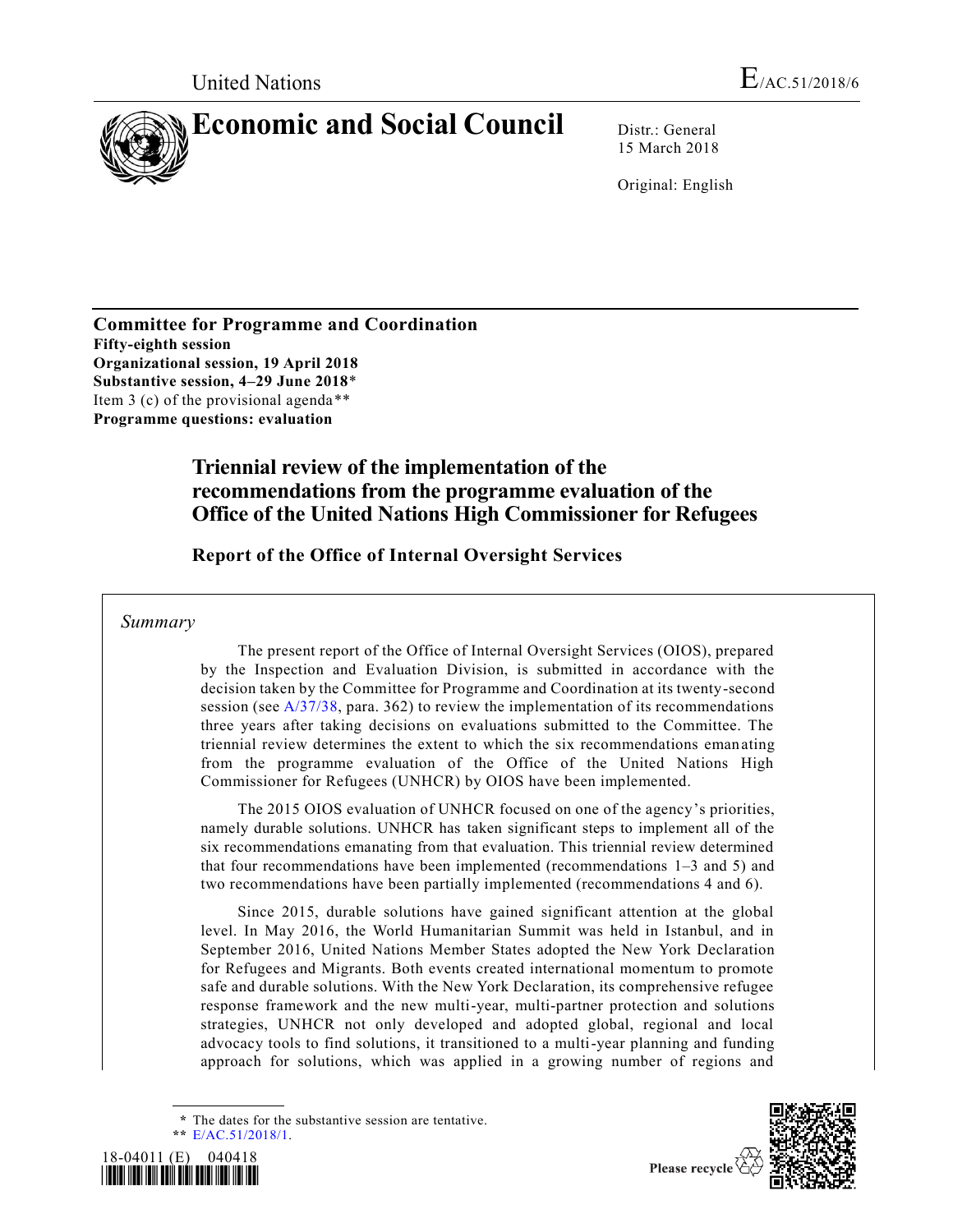countries. UNHCR also significantly enhanced collaboration with development partners, established a new Division of Resilience and Solutions, and strengthened the evidence base for decision-making around solutions. While still in the early stages, preliminary results of durable solutions were emerging at the field level as a consequence of the comprehensive refugee response framework and the multi-year multi-partner strategies.

Recommendation 1 addressed the need for UNHCR to implement a multi-year planning cycle for solutions-related activities and pursue multi-year funding. UNHCR had since introduced the multi-year multi-partner protection and solutions strategies, a multi-year planning tool for solutions-related activities. The strategies were tested and rolled out in more than 20 countries. UNHCR also enhanced its engagement with donors regarding multi-year funding, leading to a growing share of financial resources that exceeded a 12-month implementation period.

Recommendation 2 addressed the need for UNHCR to develop advocacy strategies for solutions at the global, regional and operational levels. The adoption of the New York Declaration, facilitated by UNHCR, was a global advocacy success, and it provided UNHCR with a powerful global advocacy tool for durable solutions, in the form of the comprehensive refugee response framework for finding specific durable solutions at the regional and country levels. It was applied in a growing number of regions and countries.

Recommendation 3 addressed the need for UNHCR to develop a schedule to ensure the conduct of regular, targeted meetings with development actors around a solutions/transition partnership coordination model. With the comprehensive refugee response framework, UNHCR had a coordination model to enhance the collaboration with development partners in specific country contexts. At the global level, UNHCR intensified collaborations with development partners, most notably the World Bank.

Recommendation 4 requested UNHCR to develop a staff development strategy to strengthen skills for creating, implementing and assessing solutions strategies. While UNHCR enhanced staff training for solutions, developed guidance material and revised job descriptions to include the solutions dimensions, a clear capacity-building strategy based on solutions was still lacking, posing an ongoing challenge.

Recommendation 5 requested UNHCR to review existing internal solutions structures to assess whether restructuring could improve effectiveness in programming. In 2016, the new High Commissioner mandated an organizational assessment of UNHCR headquarters. Subsequently, the High Commissioner endorsed the recommendation to create a new Division of Resilience and Solutions, which was established on 1 February 2018.

Recommendation 6 requested UNHCR to create an evidence-based portfolio to be used for advocating solutions. Since 2016, UNHCR had undertaken major efforts to strengthen the evidence base for solutions. However, there was neither a specific evaluation plan regarding solutions, nor a best practice portal, nor a research plan on solutions.

Three important changes remained to be fully implemented. First, while in-house capacities for solutions were built, more systematic and continued efforts were required in order to strengthen the skills for creating, implementing and assessing solutions strategies. Second, the new Division of Resilience and Solutions had yet to be made operational. Once fully functional, the new Division could potentially plan and coordinate evaluation and research activities for solutions at the organizational level. Third, there was a continued need to better organize and bring together documented experience on solutions in an easily accessible place. UNHCR concurred with these conclusions.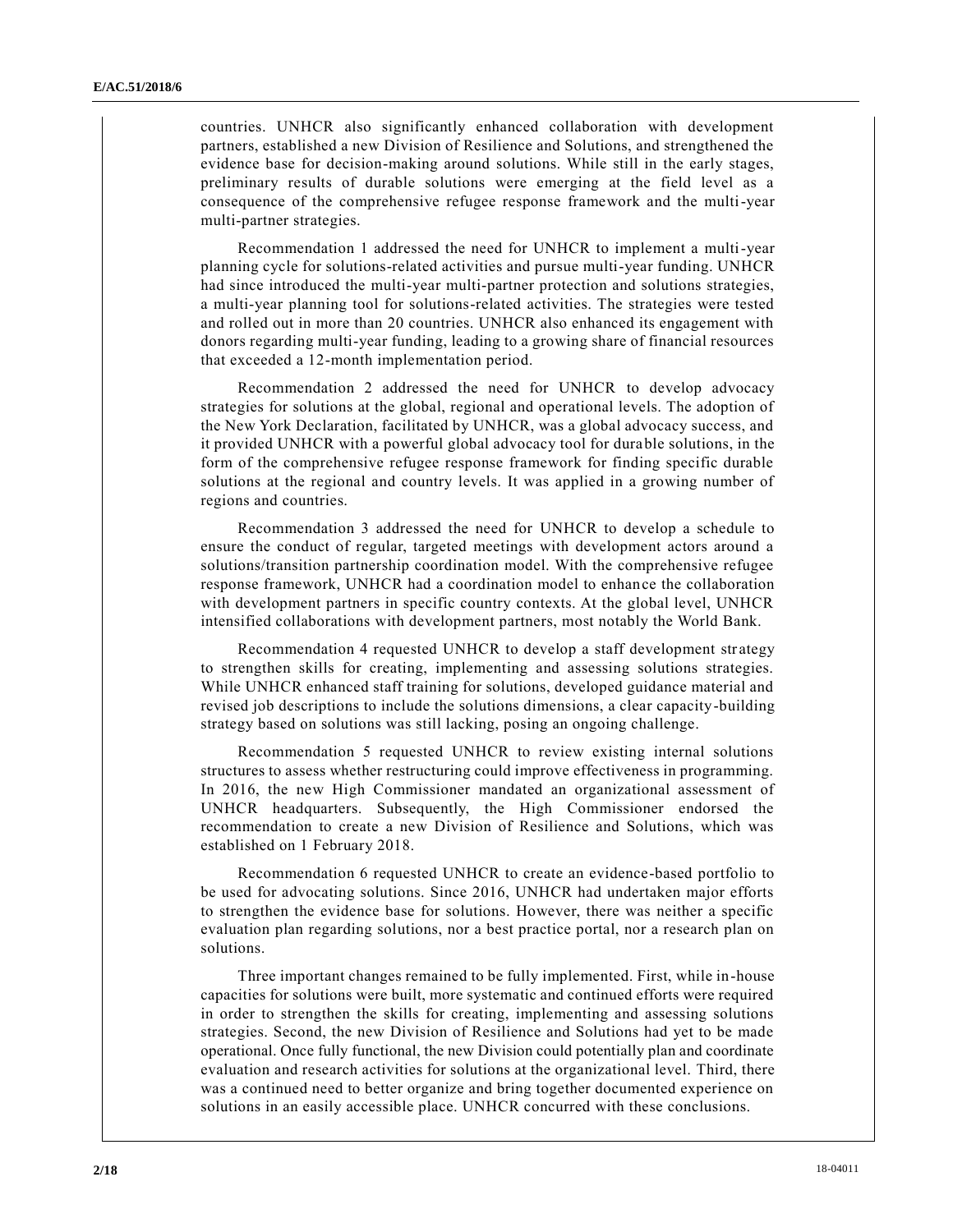# **I. Introduction**

1. At its fifty-fifth session, in 2015, the Committee for Programme and Coordination considered the report of the Office of Internal Oversight Services (OIOS), prepared by the Inspection and Evaluation Division, on the programme evaluation of the Office of the United Nations High Commissioner for Refugees (UNHCR) [\(E/AC.51/2015/5\)](https://undocs.org/E/AC.51/2015/5).

2. The Committee expressed appreciation and high regard for the important work of UNHCR. Members of the Committee noted the increasingly complex environment in which UNHCR worked, the rising number of displaced persons and the prevalence of external challenges, including ongoing conflict and the lack of political will and funding. The Committee recommended that the General Assembly endorse the recommendations contained in paragraphs 60 to 65 of the OIOS report on the evaluation of UNHCR.

3. This report was issued pursuant to a triennial review of the recommendations, and examined the status of implementation of the six recommendations contained in the report. The review also assessed whether implementation of the recommendations contributed to programme changes, and if so, to what extent.

4. The methodology for this triennial review included:

(a) A review and analysis of biennial progress reports on the status of recommendations, which were monitored through the OIOS recommendation database;

(b) An analysis of relevant information, documents and reports obtained from UNHCR on various topics related to the recommendations;

(c) Interviews with a purposive sample of key UNHCR staff.

5. The report incorporates comments received from UNHCR during the drafting process. A final draft was shared with UNHCR, on which comments were received (see annex). OIOS expresses its appreciation for the cooperation extended by UNHCR in the preparation of the present report.

# **II. Results**

**\_\_\_\_\_\_\_\_\_\_\_\_\_\_\_\_\_\_**

6. The mandate of UNHCR is to protect and assist refugees worldwide. UNHCR works to ensure that everyone has the right to seek asylum and find safe refuge, having fled violence, persecution, war or disaster at home. Approximately 17 million refugees are currently under the UNHCR mandate. UNHCR global strategic priorities are: (a) a favourable protection environment; (b) fair protection processes and documentation; (c) security from violence and exploitation; (d) basic needs and services; (e) community empowerment and self-reliance; and (f) durable solutions.<sup>1</sup>

7. The 2015 evaluation of UNHCR by OIOS focused on one of the agency's priorities, namely durable solutions. The ultimate goal of UNHCR was to achieve solutions and reduce the number of persons of concern. There were three primary durable solutions: (a) voluntary return; or (b) repatriation, resettlement to a third country; and/or (c) local integration into the host country (see [E/AC.51/2015/5,](https://undocs.org/E/AC.51/2015/5) para. 13). Since 2015, durable solutions have gained significant attention at the global level. In May 2016, the World Humanitarian Summit in Istanbul created an

<sup>&</sup>lt;sup>1</sup> Office of the United Nations High Commissioner for Refugees (UNHCR), "2016 global strategic priorities progress report", available at http://reporting.unhcr.org/sites/default/files/2016%20 Global%20Strategic%20Priorities%20Progress%20Report.pdf.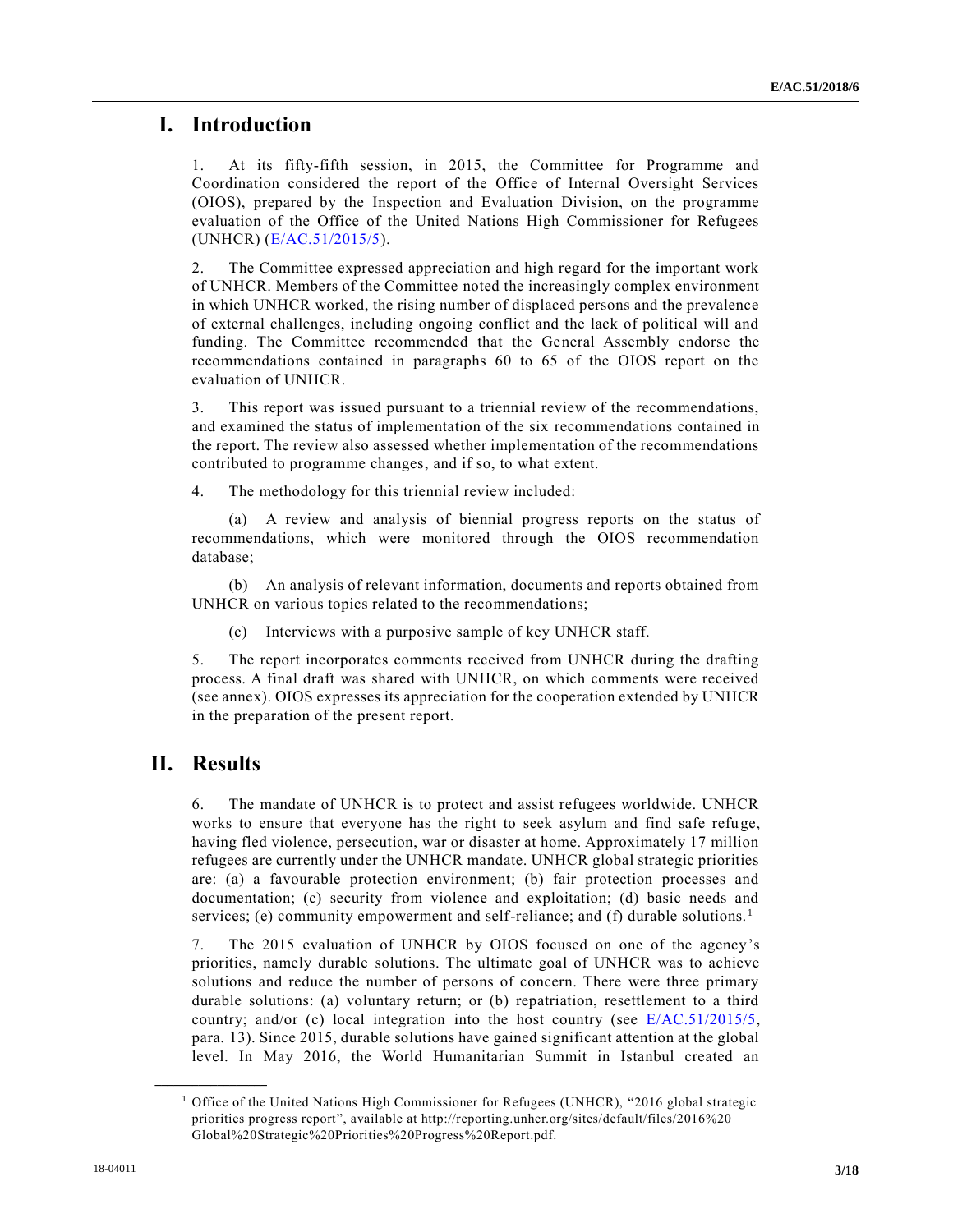international momentum to promote safe and durable solutions. In September 2016, United Nations Member States adopted the New York Declaration for Refugees and Migrants with a strong commitment to finding long-term and sustainable solutions for refugees and migrants. The adoption of the New York Declaration was a milestone for refugee protection, as it marked a political commitment of unprecedented magnitude.<sup>2</sup> The changing global context had a significant impact on UNHCR and its approach to solutions, not least because UNHCR itself was at the forefront of the global debate. Most of all, it reinforced the commitment of Member States. UNHCR implementation of recommendations by OIOS was reviewed in this context.

8. OIOS made six recommendations to UNHCR: (1) implement multi-year planning and funding for solutions; (2) develop advocacy strategies for solutions; (3) enhance partnerships with development actors; (4) develop a staff strategy for strengthening solution activities; (5) conduct an assessment of the organizational structure with a view to finding solutions; and (6) create an evidence-based portfolio for solutions. Four recommendations were implemented (recommendations  $1-3$  and 5), while two were partially implemented (recommendations 4 and 6), with some evidence of concrete positive outcomes resulting from these. The implementation status of each of the six recommendations is discussed below.

### **Recommendation 1**

## **Implement multi-year planning and funding for solutions**

9. Recommendation 1 reads as follows:

**Implement a multi-year planning cycle for solutions-related activities and pursue multi-year funding.** While enabling greater responsiveness to emergencies, the current one-year planning and funding cycle does not adequately support the achievement of longer-term objectives required for solutions. The existence of longer-term planning frameworks would not preclude shorter-term planning for other programming. It is, however, recognized that this recommendation would require changes to the programmatic, administrative and human resource configuration of UNHCR operations for protracted refugee situations. UNHCR should:

(a) Develop and implement operational-level initiatives for protracted refugee situations with a view to designing a three-year framework and planning template, including needs analyses, partnerships models, benchmarks and targets and regular monitoring mechanisms, at the global, regional and operational levels;

(b) Engage in advocacy with donors regarding multi-year funding and restructure the global appeals process to incorporate longer-term funding needs.

*Indicator of achievement***:** planning framework template produced.

10. The evaluation report indicated that UNHCR operated under an annual planning and funding cycle, which enabled adjustment to needs as they arose in new or continuing crises. The short-term nature of the cycle was identified as a constraint to solutions programming, which has longer-term outcomes [\(E/AC.51/2015/5,](https://undocs.org/E/AC.51/2015/5) para. 48). The solutions process and the mandate of UNHCR to remain engaged until solutions were found necessitated more development-oriented programming and longer-term planning than standard humanitarian operations, including a collaborative approach with development actors. While UNHCR achieved some gains in adapting its structure and thinking to accommodate the development dimensions, it was still

<sup>2</sup> UNHCR, "UNHCR welcomes 'unprecedented force and resonance' of New York Declaration", press release, 19 September 2016.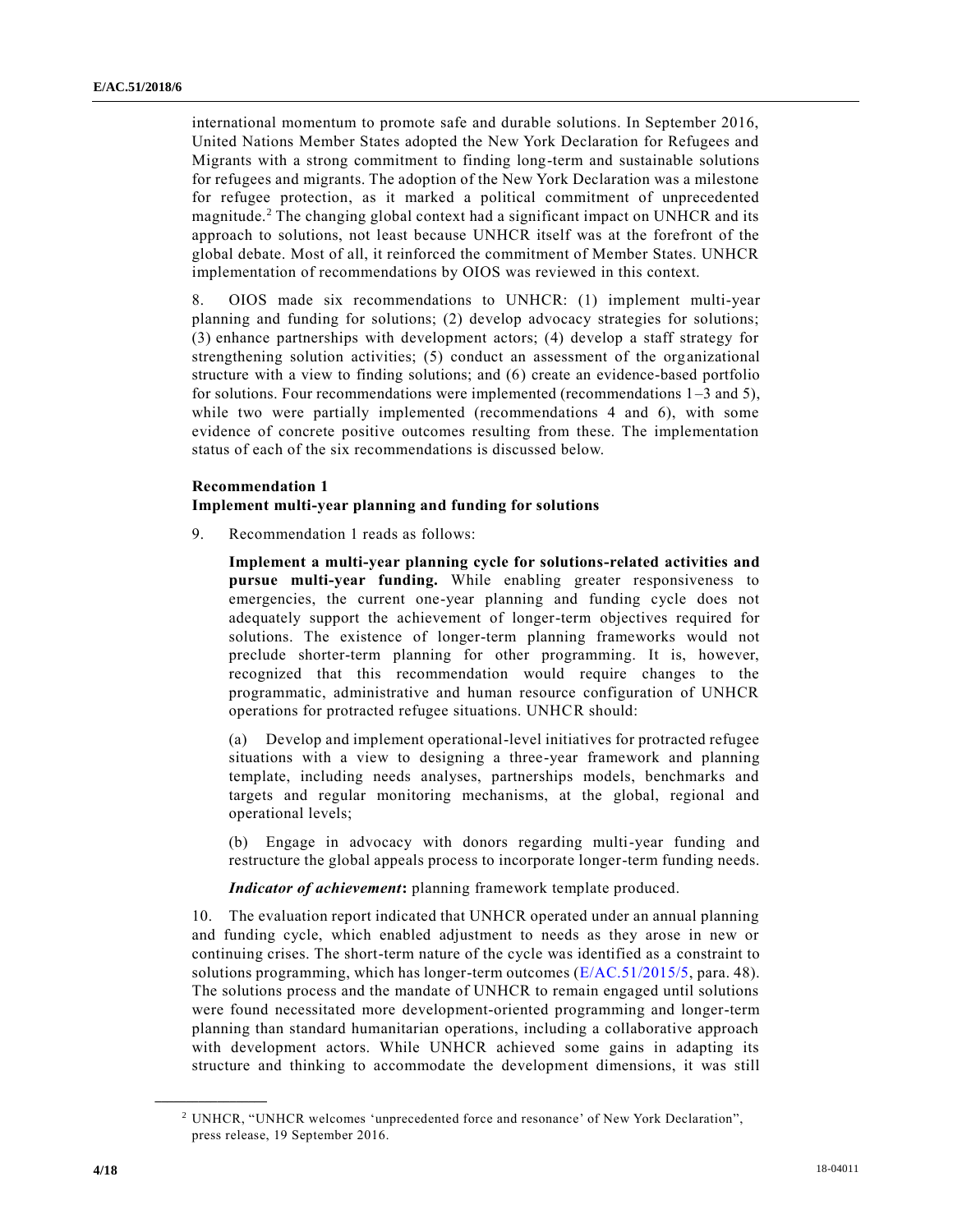largely operating under a humanitarian service delivery model. The recommendation addressed the need for UNHCR to capitalize on opportunities to implement a systematic sustainable solutions-oriented approach.

11. In 2016, UNHCR launched the multi-year multi-partner protection and solutions strategies. The objective of the strategies was to address the economic, legal, sociocultural and civil-political dimensions necessary to secure solutions for populations of concern. The strategies had a three- to five-year timespan. UNHCR developed a template for country-level operations to prepare the strategies, including a situation analysis, a vision and strategic objectives, as well as information on key stakeholders, partnerships, resources, management, milestones, assumptions and risks. In parallel, UNHCR produced a document entitled "Supporting notes for operations developing a multi-year multi-partner protection and solutions strategy" to provide UNHCR operations with guidance on how to develop such a strategy.

12. UNHCR operations in Costa Rica, Ecuador, Ghana, Senegal, Uganda and the United Republic of Tanzania developed and started implementing these new multi-year multi-partner protection and solutions strategies in 2016. These pilots provided an opportunity to test novel approaches to the design, implementation, monitoring and evaluation of solutions programmes. <sup>3</sup> Early lessons learned from the initial pilots were gathered and analysed in 2017. <sup>4</sup> One of the key lessons learned was that longer-term strategizing had fostered "impact thinking" — thinking focused on long-term results — and allowed better planning for protection and solutions. The lessons learned from the pilots strongly recommended the establishment of multi-year, multi-partner strategizing as an organizational standard to increase UNHCR strategic capacity, predictability to partners and impact on the lives of people of concern. Subsequently, UNHCR decided that it should gradually move towards fully adopting multi-year planning for all its operations. Seventeen additional strategies were planned in 2017 with all UNHCR operations expected to have such strategies by 2020 (EC/68/SC/CRP.25, para. 15).

13. Discussions with donors on multi-year funding took place in several forums, principally linked to the follow-up on the Grand Bargain on humanitarian financing adopted at the World Humanitarian Summit in May 2016. <sup>5</sup> The Grand Bargain aims to reduce the humanitarian financing gap by improving the delivery and efficiency of aid. A total of 52 donors and aid organizations, which accounted for the lion's share of the international humanitarian response, had endorsed the Grand Bargain, with multi-year funding being one of the key commitments of the signatories. UNHCR was also a signatory of the Grand Bargain,<sup>6</sup> and it reported to its Executive Committee on progress towards implementing its Grand Bargain commitments (EC/68/SC/CRP.25). According to the 2016 Global Report,<sup>7</sup> 15 per cent of UNHCR contributions in that year were part of multi-year contributions covering more than 12 months, and the percentage of contributions for solutions that required more than 12 months to implement had also increased.

14. With the adoption of multi-year multi-partner protection and solutions strategies, UNHCR introduced a multi-year planning tool for solutions-related activities, which was tested in a few countries and thereafter rolled out to more countries. In parallel, UNHCR engaged with donors regarding increasing multi-year

<sup>3</sup> EC/67/SC/CRP.14, paras. 11–12.

<sup>4</sup> UNHCR, "Multi-year multi-partner pilot operations lessons learned report", multi-year multi-partner core team, August 2017.

<sup>5</sup> The Grand Bargain is a package of reforms that seeks to reduce the financing gap by improving the delivery and efficiency of aid.

<sup>6</sup> Andras Derzsi-Horvath, Julia Steets and Lotte Ruppert, "Independent Grand Bargain report" (Berlin, Global Public Policy Institute, 2017.

<sup>7</sup> UNHCR, "Global report 2016" (Geneva, 2016), p. 32.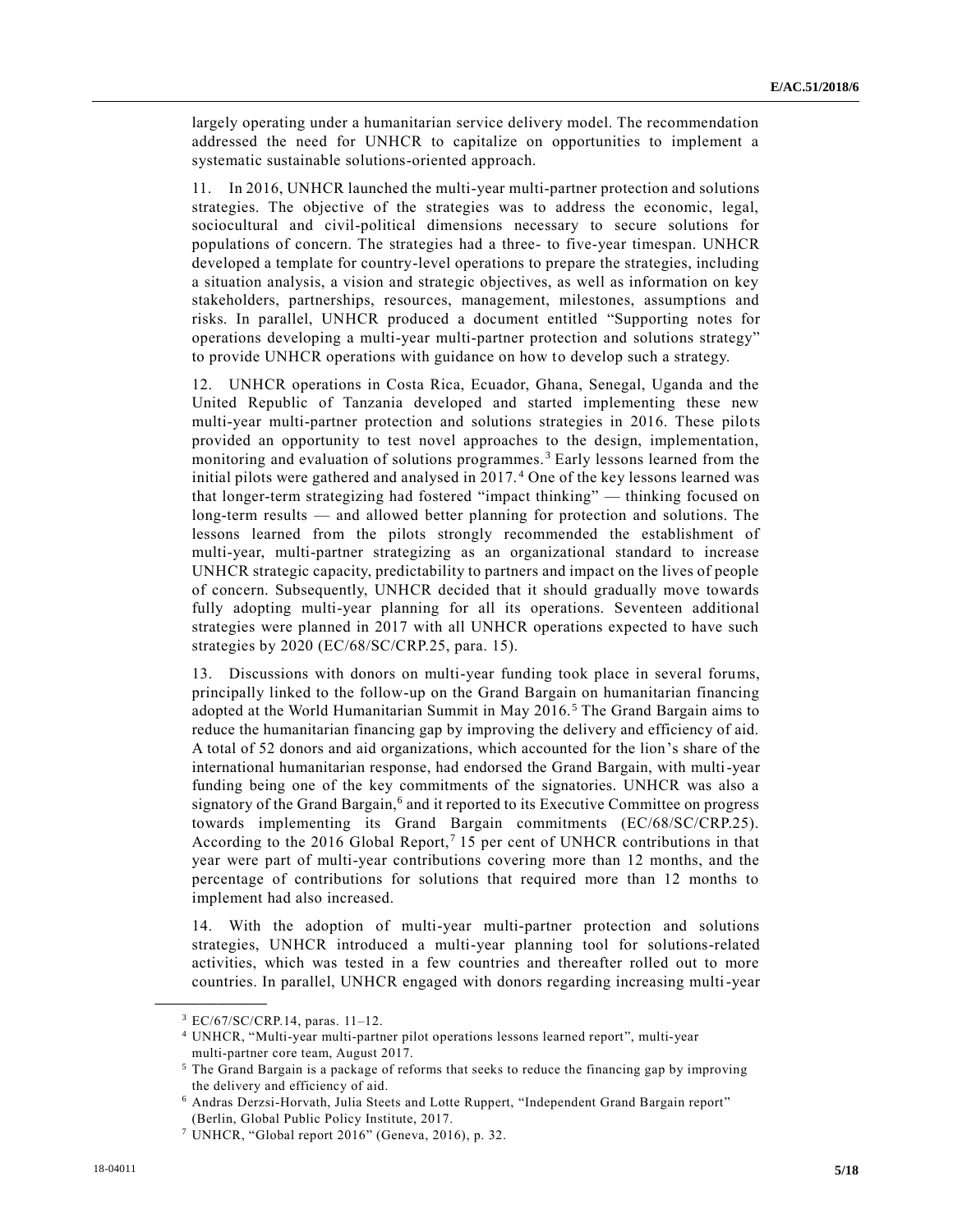funding and initiated a process to collect information that would allow it to demonstrate the positive impact that multi-year planning and funding was expected to bring to its operations. The aim was to use this information to advocate for increased multi-year financial contributions (EC/68/SC/CRP.25, para. 16). However, UNHCR staff interviewed indicated that it was too early to assess the outcomes of the strategies, as this approach was still rather new to the agency.

15. This recommendation has been implemented.

### **Recommendation 2**

#### **Develop advocacy strategies for solutions**

16. Recommendation 2 reads as follows:

**Develop advocacy strategies for solutions at the global, regional and operational levels.** Effective advocacy at the global and operational levels is critical. Clear, sound and unified messages facilitate more effective communication with Governments and make full use of the political capital of UNHCR to assist in achieving solutions.

*Indicator of achievement***:** global strategy document and operation-level strategies for certain operations in place.

17. The recommendation addressed the need for UNHCR to fully capitalize on opportunities to manoeuvre within the complex environments in which it worked. Most significantly, UNHCR had not consistently engaged in strategic advocacy with host Governments regarding local integration measures as a viable solution for refugees. Internal and external stakeholders saw greater advocacy with host countries at the national, regional and local levels as the primary approach for improving solution results. Stakeholders at the time of the evaluation also expressed the view that in order to address some of the obstacles to achieving solutions, enhanced advocacy could be undertaken with: (a) donors for increased and more flexible funding; (b) resettlement countries for higher quotas; and (c) countries of origin to develop more welcoming environments for returnees [\(E/AC.51/2015/5,](https://undocs.org/E/AC.51/2015/5) para. 38).

18. On 19 September 2016, the General Assembly held a high-level plenary meeting on addressing large movements of refugees and migrants to discuss the ways in which the international community could improve its response to large movements of refugees and migrants. At the summit, all 193 Member States unanimously adop ted the New York Declaration for Refugees and Migrants. UNHCR viewed the New York Declaration, a political declaration, as very important and a key turning point in terms of advocacy for durable solutions. In the Declaration, Member States stated:

"We commit to working towards solutions from the outset of a refugee situation. We will actively promote durable solutions, particularly in protracted refugee situations, with a focus on sustainable and timely return in safety and dignity. This will encompass repatriation, reintegration, rehabilitation and reconstruction activities. We encourage Member States and other relevant actors to provide support through, inter alia, the allocation of funds."<sup>8</sup>

The New York Declaration, of which UNHCR was the main facilitator, was a global advocacy success for solutions. The United Nations High Commissioner for Refugees stated that the Declaration "marks a political commitment of unprecedented force and resonance" and "fills what has been a perennial gap in the international refugee

<sup>8</sup> General Assembly resolution [71/1,](https://undocs.org/A/RES/71/1) para. 75.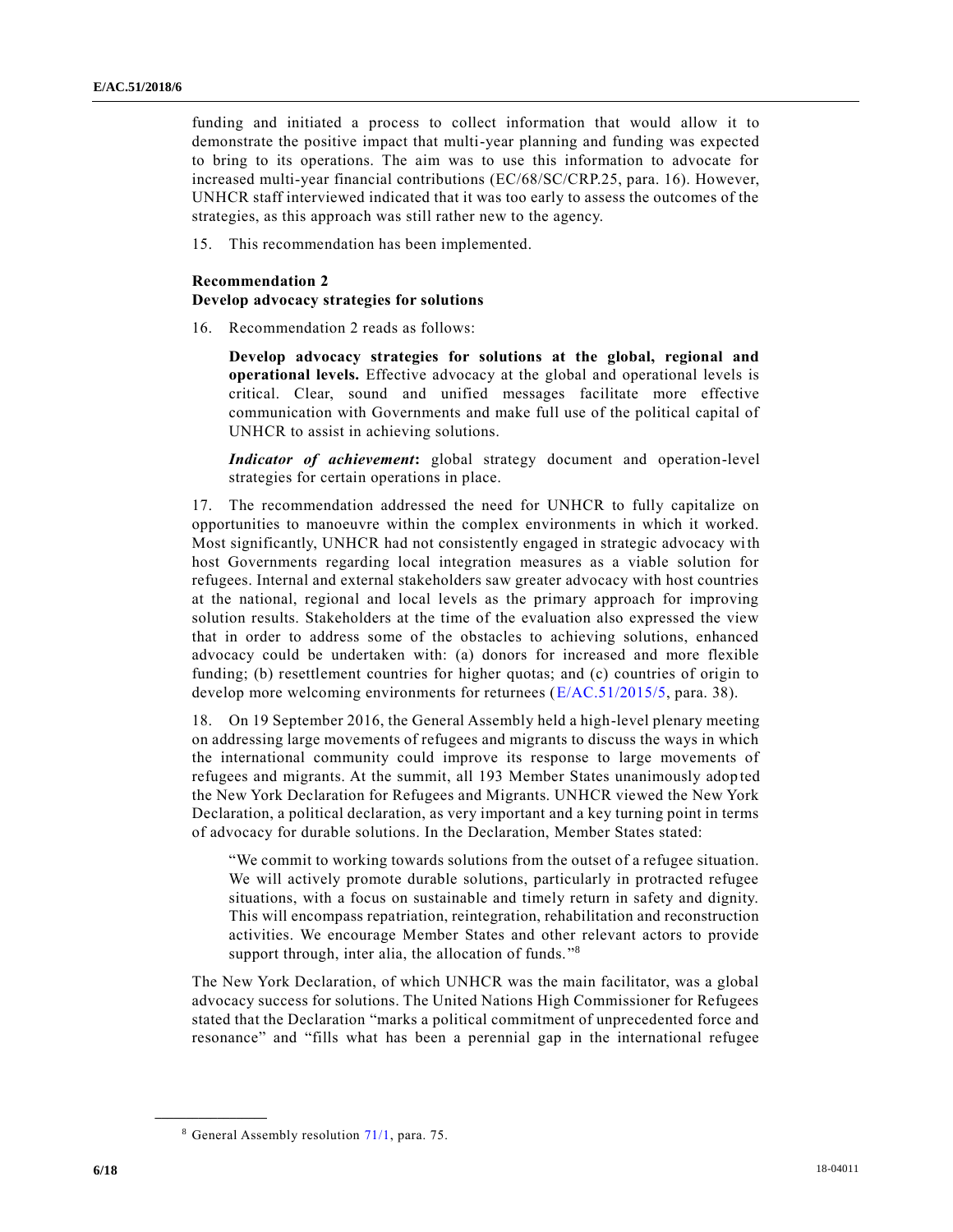protection system — that of truly sharing responsibility for refugees, in the spirit of the United Nations Charter." 9

19. To find durable solutions at the operational level, the New York Declaration was supplemented with the comprehensive refugee response framework. UNHCR was tasked by Member States to develop and initiate a comprehensive refugee response framework and in doing so, engage with Member States and consult with all relevant stakeholders.<sup>10</sup> The framework was to be applied in all large-scale refugee situations and carried out through a multi‐partner process to map the needs and capabilities of refugees, their host communities and the systems that serviced them. Following the mapping, a response strategy was put in place, taking into account in a comprehensive manner contributions from the refugee communities, ministries, local governance systems, humanitarian and development partners as well as the private sector.<sup>11</sup> The objectives of the comprehensive refugee response framework were: <sup>12</sup>

- to ease pressures on the host countries involved
- to enhance refugee self-reliance
- to expand access to third-country solutions
- to support conditions in countries of origin for return with safety and dignity

20. As of January 2018, the application of the comprehensive refugee response framework was initiated by 13 States: Belize, Costa Rica, Djibouti, Ethiopia, Guatemala, Honduras, Kenya, Mexico, Panama, Somalia, Uganda, the United Republic of Tanzania and Zambia. These were advocacy strategies for durable solutions at the operational level. For example, in Uganda, the Uganda comprehensive refugee response framework road map 2018–2020, endorsed on 31 January 2018, sets out the vision and strategic guidance on framework implementation in Uganda. The framework was fully initiated by the Government of Uganda, which assumed full leadership of the process with the support of UNHCR, and was launched in the country on 24 March 2017. To enable a comprehensive refugee response, the framework built on approaches that already existed in Uganda and addressed five themes: admission and rights; emergency response and ongoing needs; the resilience and self-reliance of refugees; the expansion of solutions through resettlement and complementary pathways; and voluntary repatriation. "Through the comprehensive refugee response framework governance structure, Uganda seeks to create a more predictable and sustainable approach to refugee management, respond more efficiently to the refugee emergency, and accelerate the implementation of the Government's Refugee and Host Population Empowerment (ReHoPE) <sup>13</sup> strategy. The underfunding of humanitarian response and the refugee-hosting districts facing major development issues were the main challenges of implementing the framework in Uganda".<sup>14</sup>

21. There were early successes in the practical application of the comprehensive refugee response framework since the New York Declaration, which UNHCR mapped in a progress report of 8 December 2017. Examples of the application of the

<sup>9</sup> UNHCR, "UNHCR welcomes 'unprecedented force and resonance' of New York Declaration".

<sup>&</sup>lt;sup>10</sup> General Assembly resolution [71/1,](https://undocs.org/A/RES/71/1) annex I, paras. 2 and 18.

<sup>11</sup> UNHCR, "Supporting notes for operations developing a multi-year multi-partner protection and solutions strategy", 2016, p. 3.

<sup>&</sup>lt;sup>12</sup> General Assembly resolution [71/1,](https://undocs.org/A/RES/71/1) annex I, para. 18.

<sup>&</sup>lt;sup>13</sup> The refugee and host population empowerment strategy provided a national framework for integrated and holistic support to refugees and host populations and was incorporated into the United Nations Development Assistance Framework.

<sup>&</sup>lt;sup>14</sup> UNHCR, "Applying the comprehensive refugee response framework: overview — Uganda", October 2017.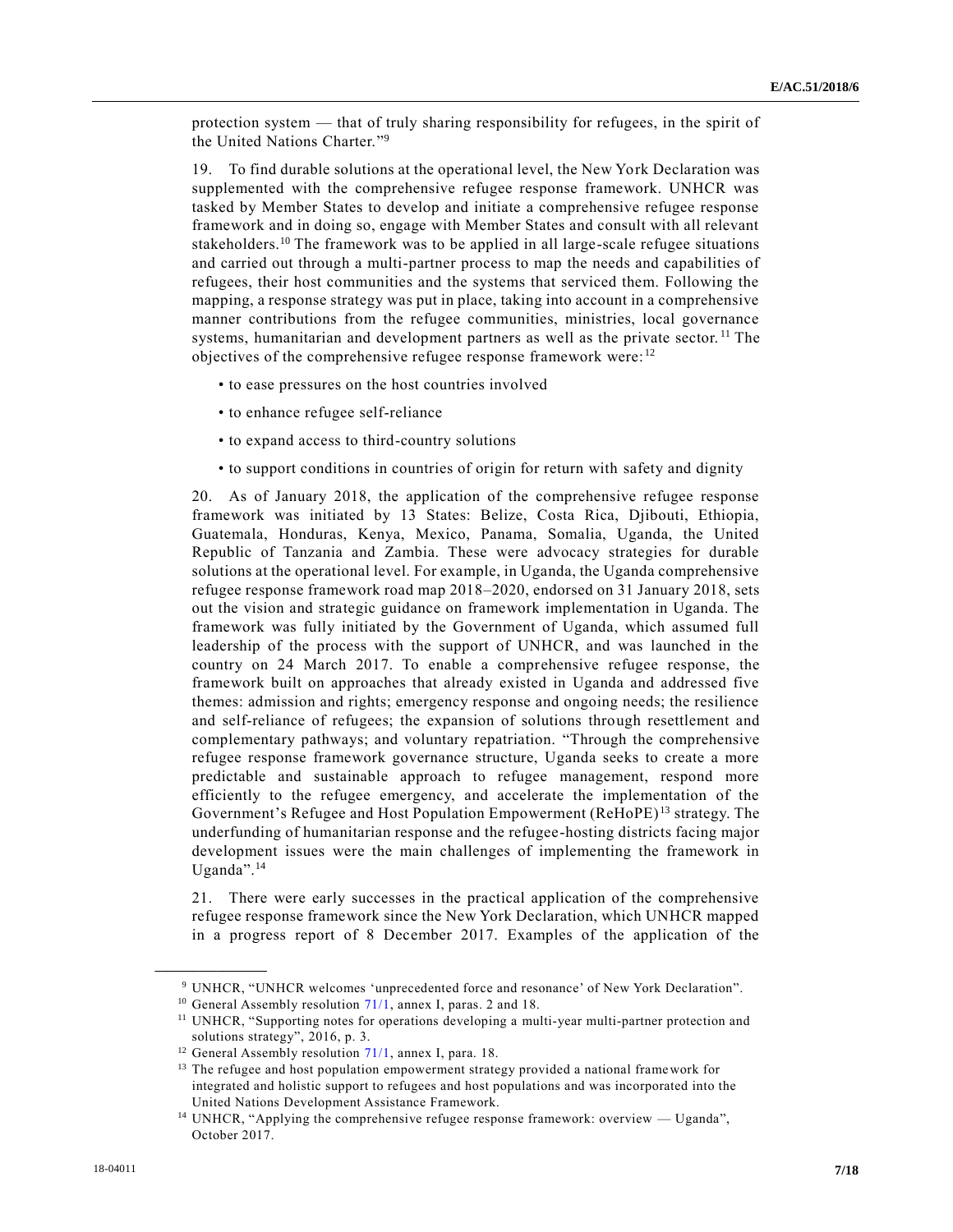framework included: (a) the new education policy for Djibouti, which enabled refugee children to be included in the national curriculum; and (b) the Nairobi Declaration on Durable Solutions for Somali Refugees and the Reintegration of Returnees in Somalia, which was a regional initiative that helped shape the official narrative in host countries so that the positive contributions made by refugees to their societies were highlighted.<sup>15</sup> This was a significant success, given the challenging political environment.

22. With the New York Declaration and the comprehensive refugee response framework, UNHCR had a global advocacy tool for durable solutions and a tool for developing joint response advocacy strategies at the regional and operational level, to be applied in a growing number of regions and countries. This recommendation has been implemented, with advocacy for durable solutions continuing to be an ongoing task for UNHCR, as it was prior to the adoption of the New York Declaration.

## **Recommendation 3**

# **Enhance partnerships with development actors**

23. Recommendation 3 reads as follows:

**Develop a schedule to ensure the conduct of regular, targeted meetings with development actors around a solutions/transition partnership coordination model.** Given that there are existing coordination models for emergency response, a model for solutions and the transition to development would clarify roles, enable joint programming and provide greater integration of refugee issues into national development programmes and priorities. UNHCR should schedule and conduct meetings with key development partners within and beyond the United Nations to develop that model.

*Indicator of achievement***:** scheduled initial meeting, followed by quarterly meetings, regarding the development of the model.

24. This recommendation addressed the need for UNHCR to utilize partnerships and engagement with stakeholders on solutions to advance solutions objectives. The work of UNHCR with its United Nations partners had not been rated highly by the staff surveyed during the evaluation, who indicated that partnerships with the United Nations country teams and non-governmental organizations could be more strategic, especially insofar as the transition to development was concerned. Improving partnerships, especially with development actors, was seen by UNHCR staff as key for improving the ability of UNHCR to achieve durable solutions [\(E/AC.51/2015/5,](https://undocs.org/E/AC.51/2015/5) paras. 51, 52).

25. During the period from 2015 to 2017, the collaboration between humanitarian and development agencies built on the changes brought about at the global level by the commitments made at the World Humanitarian Summit in 2016 and the adoption of the New York Declaration for Refugees and Migrants, including the comprehensive refugee response framework. The World Humanitarian Summit recognized that:

"… a new way of working is required that supports the leadership and capacity of national and local actors; that brings humanitarian and development actors together to work toward collective outcomes that not only meet needs but aim to reduce them". 16

The comprehensive refugee response framework stated that:

<sup>&</sup>lt;sup>15</sup> UNHCR, "Practical application of the comprehensive refugee Response Framework: preliminary progress update", 8 December 2017, table 1, and para. 25.

<sup>&</sup>lt;sup>16</sup> "Commitments to action", World Humanitarian Summit, Istanbul, 23-24 May 2016.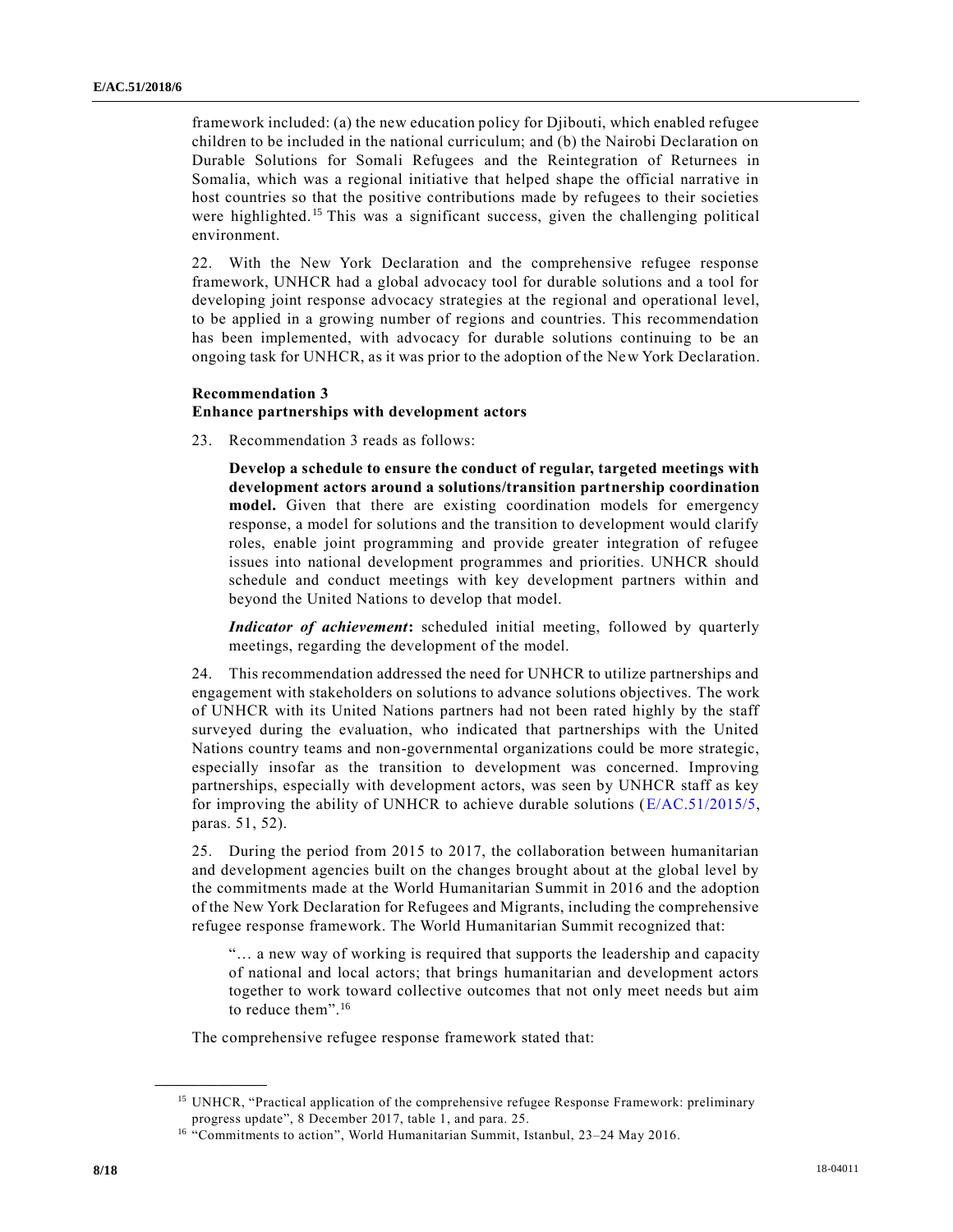"Host States, in cooperation with the UNHCR and other United Nations entities, financial institutions and other relevant partners, would, as appropriate: ensure close cooperation and encourage joint planning, as appropriate, between humanitarian and development actors and other relevant actors."<sup>17</sup>

26. With the comprehensive refugee response framework, UNHCR and its partners found a solutions/transition partnership coordination model. UNHCR established a task team for the framework, which was responsible for its practical application. Notably, half of the team members were from other agencies, including development partners such as the World Bank and the United Nations Development Programme (UNDP).

27. The collaboration between the World Bank and UNHCR was further strengthened following the completion of the 2015 evaluation. What started in 2009 and accelerated in 2013 was instrumental for the establishment of the \$2 billion refugee and host community subwindow of the eighteenth financing replenishment of the International Development Association (IDA 18) in December 2016.<sup>18</sup> At the time of the triennial review, eight countries — Cameroon, Chad, the Republic of the Congo, Djibouti, Ethiopia, the Niger, Pakistan and Uganda — were considered eligible to access financing from the subwindow. In support of the IDA-18 refugee subwindow, UNHCR and the World Bank had undertaken 11 joint missions in 2017. These included a joint mission to the United Republic of Tanzania to look at the protracted displacement context and to Bangladesh to assess the policy and programmatic challenges of the Rohingya refugee situation. Another result of the partnership was the agreement to establish a joint data centre on forced displacement by the end of 2018, with the objective of enabling a better informed and more sustainable response to forced displacement, which would underpin a coordinated humanitarian-development approach.<sup>19</sup>

28. The collaboration between UNHCR and UNDP had also strengthened during the three years prior to the current review. In a joint letter from the UNDP Administrator and the High Commissioner, dated 30 October 2017, to the staff of both agencies, UNDP and UNHCR stressed the importance of the close collaboration between the two agencies and highlighted a number of areas in which cooperation should be strengthened, in particular the inclusion of refugees and internally displaced persons in national and local development programmes. A study commissioned by UNHCR and UNDP<sup>20</sup> found that the most important regional and country level collaboration between the two agencies was the Syrian Arab Republic crisis regional refugee resilience plan, which framed the United Nations response to displacement in five countries and attempted to reinforce the humanitarian‐development nexus. Another multi-partner initiative that UNHCR joined in March 2017 was the joint global focal point arrangement for police, justice and corrections areas in the rule of law in postconflict and other crisis situations. The arrangement was co-chaired by the Department of Peacekeeping Operations and UNDP, and its partners included UN-Women, the United Nations Office on Drugs and Crime and UNHCR.

29. Further examples demonstrated the enhanced collaboration of UNHCR with development partners, such as the joint action plan for 2017 by the International Labour Organization (ILO) and UNHCR, which was aimed, inter alia, at

<sup>&</sup>lt;sup>17</sup> General Assembly resolution  $71/1$ , annex I, para. 7 (e).

<sup>&</sup>lt;sup>18</sup> Every three years, donors meet to replenish the resources of the International Development Association (IDA), which is the part of the World Bank that helps the world's poorest countries. The eighteenth such replenishment, IDA 18, was finalized in December 2016.

<sup>19</sup> See www.unhcr.org/news/press/2017/10/59ea0f984/new-world-bank-unhcr-joint-data-centreimprove-global-statistics-forced.html.

<sup>&</sup>lt;sup>20</sup> Simon-Lawry White, "Defining UNDP-UNHCR collaboration in key areas of work", study commissioned by UNHCR and UNDP, October 2017.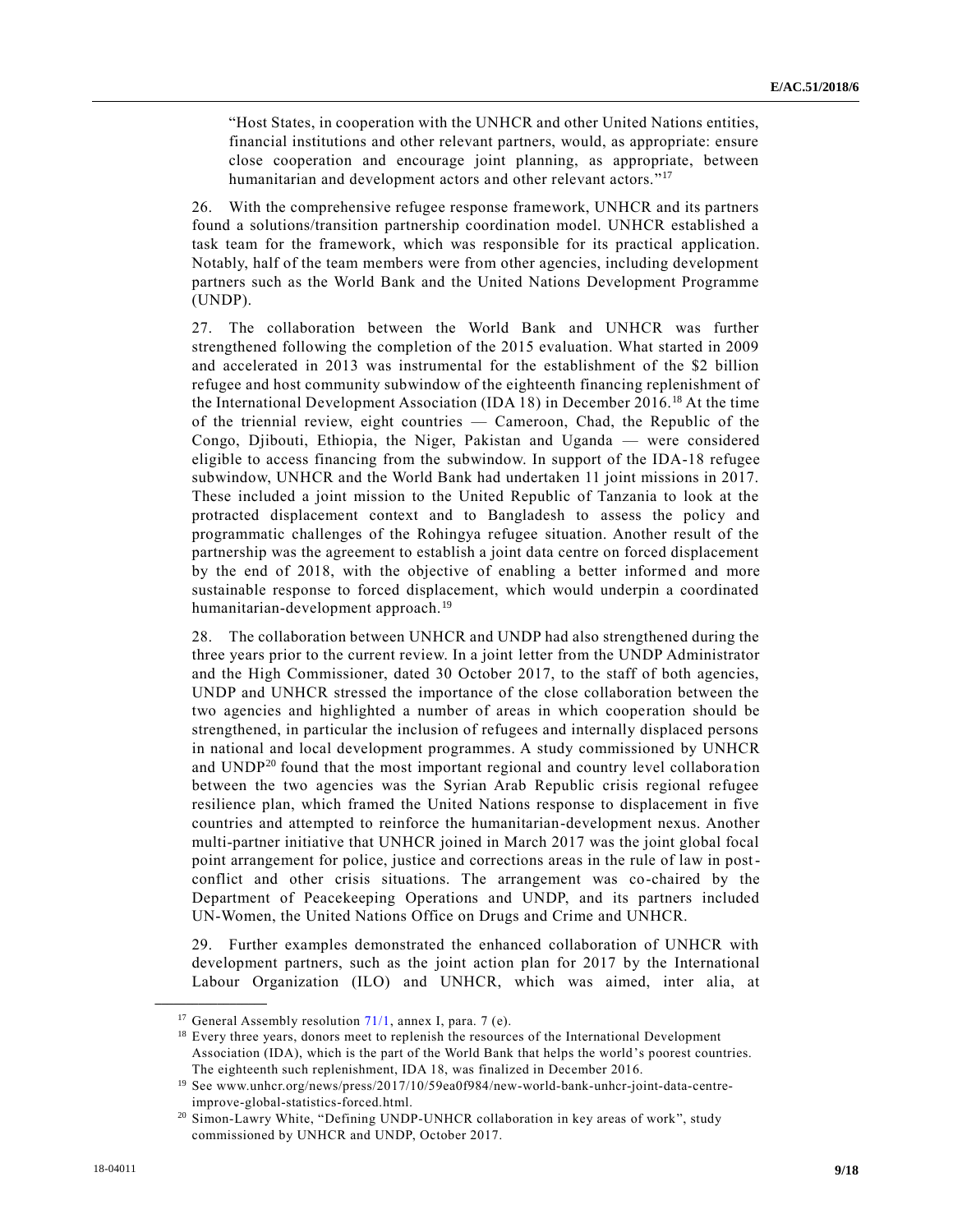strengthening technical support to ILO and UNHCR field operations and programmes to increase employment, income and livelihoods opportunities and social protection for refugees and other persons of concern for UNHCR.

30. This recommendation has been implemented with the UNHCR rollout of the comprehensive refugee response framework as a coordination model, with the various intensified collaborations with development partners going beyond what the recommendation required.

## **Recommendation 4**

#### **Develop staff strategy for strengthening solution activities**

31. Recommendation 4 reads as follows:

**Develop a staff development strategy to strengthen skills for creating, implementing and assessing solutions strategies.** Emergency and humanitarian response skills are critical to achieving the goals of the organization; however, solutions activities require new skills. They can be acquired by:

(a) Creating a staff development strategy focused on secondments and on the job training with development partners and providing training on solutions planning, livelihoods, early recovery and transition, advocacy and implementation of development projects, including monitoring and evaluation;

(b) Developing and/or revising solutions and resilience job descriptions;

(c) Requiring continuing leadership training focused on advocacy and negotiation skills.

*Indicators of achievement***:** staff development strategy, revised job descriptions and training implemented.

32. The recommendation addressed the need for UNHCR to develop related staff skills and competencies in order to achieve solutions. UNHCR staffing structures, tools and resources were aligned with the traditional humanitarian service de livery models, which left little flexibility for more innovative development and solutionsoriented structures. Expertise in livelihoods and vocational training were limited. Also, relationships with host Governments to facilitate solutions often depended on personality factors, highlighting a need for increased diplomacy and advocacy skills among representatives and other senior staff [\(E/AC.51/2015/5,](https://undocs.org/E/AC.51/2015/5) paras. 49, 50).

33. UNHCR did not develop a unified staff development strategy to strengthen skills for creating, implementing and assessing solutions strategies. However, several efforts were made to strengthen UNHCR staff capacity in the area of durable solutions, most notably through a joint UNHCR-World Bank training. The objective of the training was to better equip the staff of UNHCR and of the World Bank to engage with each other in view of the increasing interaction between the two agencies in the context of IDA  $18<sup>21</sup>$  and the subwindow for refugees. In 2017, 122 UNHCR senior and technical staff (1 per cent of the total staff workforce) from headquarters and  $18$  operations<sup>22</sup> were provided with training in, inter alia, development responses to forced displacement and how to strengthen partnerships. The staff interviewed indicated that the training had not only built a common purpose, but was also helpful in establishing personal relationships between the staff of the two organizations,

<sup>&</sup>lt;sup>21</sup> Replenishment of resources of the International Development Association.

<sup>22</sup> Afghanistan, Burkina Faso, Cameroon, Chad, Colombia, the Congo, the Democratic Republic of the Congo, Djibouti, Ethiopia, Kenya, Myanmar, Niger, Nigeria, Pakistan, Rwanda, Senegal, Uganda and the United Republic of Tanzania.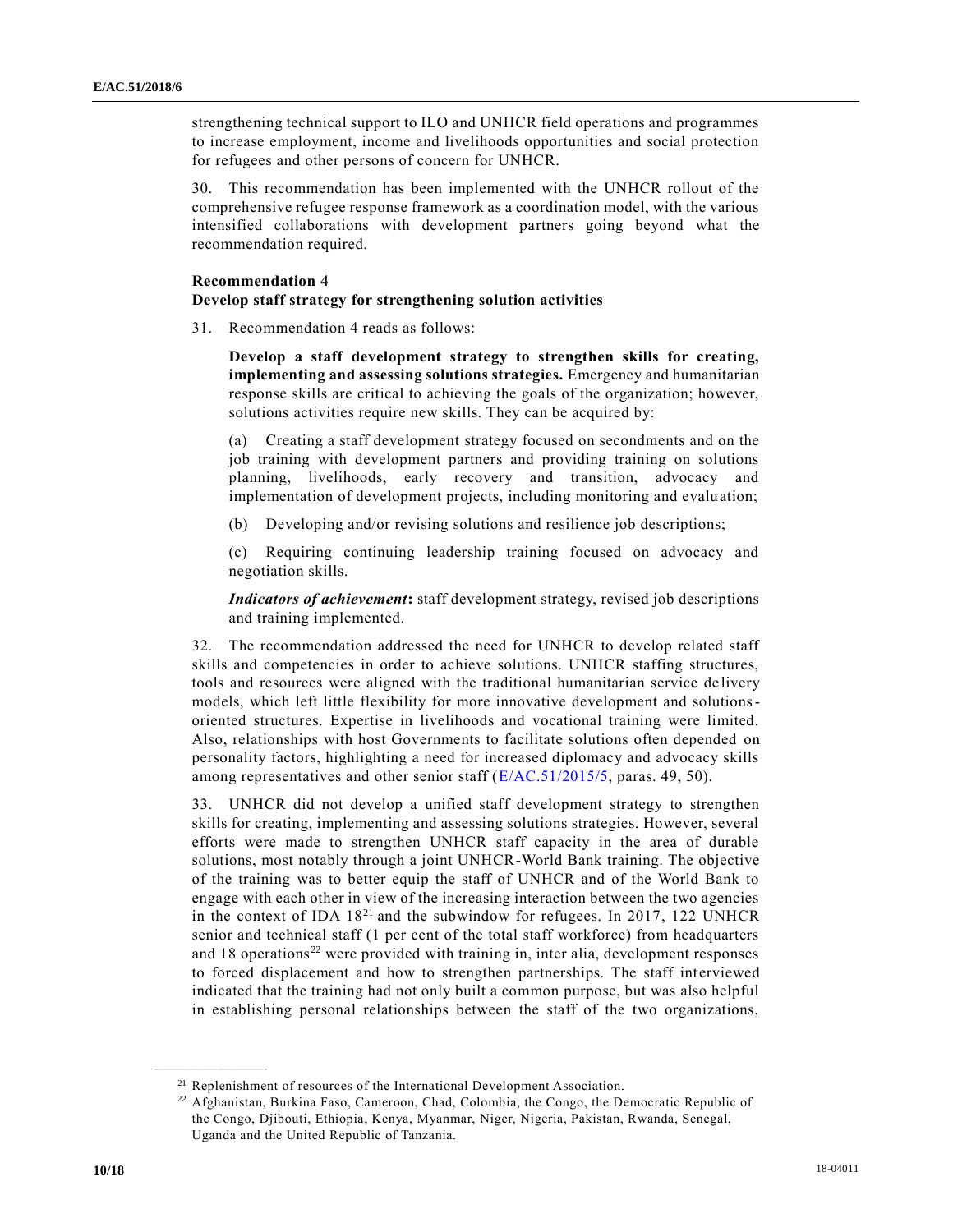which in turn helped to strengthen the partnership and the search for durable solutions.

34. Additionally, capacity-building for solutions was related to the roll-out of the multi-year multi-partner protection and solutions strategy. UNHCR prepared guidance material and a template for UNHCR operations to develop such strategies.<sup>23</sup> These were shared with the relevant field operations, and related training was conducted. The new approach was subsequently implemented in several countries (see recommendation 1 above). However, the staff interviewed indicated that, while extensive training on solutions for many staff had been conducted over the past few years, and while there was in-house expertise on solutions, more capacity-building was required, because while not all staff members needed to become solutions experts, every UNHCR staff member should have some understanding of solutions strategies.

35. To further strengthen solutions-related activities, staff job descriptions related to solutions were amended to explicitly include a solutions component, in particular for resettlement officers, protection officers and, most appropriately, durable solutions officers. Solution functions included in a sample of job descriptions are illustrated in table 1 below.

#### Table 1

## **Sample of Office of the United Nations High Commissioner for Refugees job descriptions with a solutions component**

| Job descriptions                                       | Typical functions related to solutions                                                                                                                                                                                                         |
|--------------------------------------------------------|------------------------------------------------------------------------------------------------------------------------------------------------------------------------------------------------------------------------------------------------|
| Resettlement Officer                                   | "Contribute to the development and enhancement of strategies and<br>mechanisms to address the resettlement needs of persons of concern in<br>the context of comprehensive solution strategies." <sup><i>a</i></sup>                            |
| Protection Officer                                     | "Ensure provision of durable solutions, through voluntary repatriation,<br>local integration and, where appropriate, resettlement to the largest<br>possible number of persons of concern." <sup>b</sup>                                       |
| <b>Senior Durable Solutions</b><br>Officer for Somalia | "Coordinate the design and implementation of a comprehensive<br>durable solutions strategy for Somalis in Somalia and in the region,<br>with a view to finding durable solutions to the maximum number of<br>persons of concern." <sup>c</sup> |

*<sup>a</sup>* http://www.unhcr.org/525feae09.pdf.

*<sup>b</sup>* http://www.unhcr.org/5242dcc89.pdf.

*<sup>c</sup>* http://www.unhcr.org/53d612d29.pdf.

36. Although UNHCR lacked a clear capacity-building strategy focused on solutions, this recommendation has been partially implemented through the efforts to strengthen staff capacity through training and revised job descriptions, a view shared by UNHCR.

<sup>&</sup>lt;sup>23</sup> UNHCR, "Supporting notes for operations developing a multi-year multi-partner protection and solutions strategy", 2016, p. 3.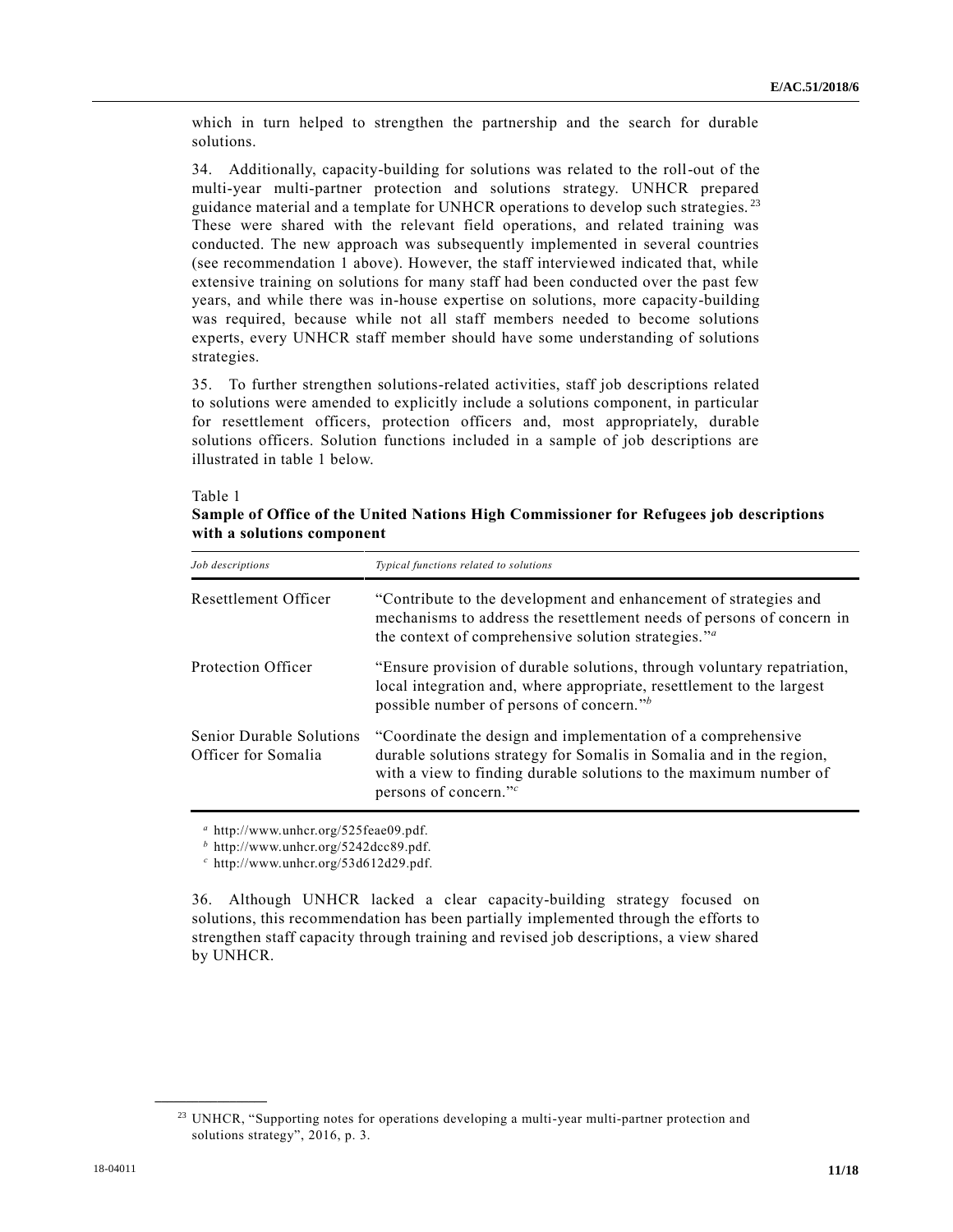### **Recommendation 5**

## **Conduct assessment of organizational structure for solutions**

37. Recommendation 5 reads as follows:

**Review existing internal solutions structures to assess whether restructuring could improve effectiveness in programming.** Solutions responsibilities currently fall under three divisions and across units at the operational level. An internal reconfiguration at the headquarters and field levels, resulting in a highlevel integrated approach with an operational focus, may give greater prominence to solutions programming and clarify roles, responsibilities and internal coordination.

*Indicator of achievement***:** assessment report of solutions structure produced.

38. The recommendation addressed the need for UNHCR to capitalize on opportunities to implement a sustainable solutions-oriented approach systematically [\(E/AC.51/2015/5,](https://undocs.org/E/AC.51/2015/5) para. 42). While UNHCR had made some gains in shifting its structure to accommodate the development dimension, it was still largely operating under a humanitarian service delivery model. UNHCR staffing structures, tools and resources were also aligned with humanitarian service delivery models, which were seen as factors constraining achieving solutions. Solutions programming was split between protection and programme units in field operations: resettlement and registration staff were generally part of protection units, whereas livelihoods and other resilience activities fell under programme units. While that model was applicable to the traditional mandates of UNHCR, it left little flexibility for more innovative development and solutions-oriented structures (ibid.).

39. In 2016, the new High Commissioner mandated an organizational assessment of UNHCR headquarters to provide a comprehensive picture of the design, structure and underlying processes at headquarters. The main purpose of the review wa s a strategic realignment of the functions and systems at headquarters to ensure that these were functioning optimally in support of UNHCR field operations. The results of the rapid organizational assessment were presented in February 2017. With regard to solutions, the following recommendation was made:

"UNHCR should establish a division for solutions, reporting to the Assistant High Commissioner for Protection. This would enable the organization to adopt an integrated approach to solutions and build on traditional in-house expertise on durable solutions while continuing to pursue solutions beyond traditional ones." 24

40. The High Commissioner endorsed the recommendation and decided to create a new Division of Solutions, which would incorporate certain key c apacities that were located in the Division of Programme Support and Management<sup>25</sup> and the Division of International Protection.<sup>26</sup> The new Division would report to the Assistant High Commissioner for Protection. The High Commissioner stressed that "while this effort will require careful calibration, including to define its scope and relationship with existing entities, I am convinced that the new Division will enable us to reinforce and elevate our strategic focus on solutions". 27

<sup>24</sup> UNHCR, "Headquarters review: rapid organisational assessment", February 2017, recommendation 14.

<sup>&</sup>lt;sup>25</sup> The Operational Solutions and Transition Section promotes durable solutions for refugees through support to field operations and the strengthening of key linkages with development actors.

<sup>26</sup> Comprehensive Solutions Unit, supports regional bureaux and field offices in the design, development and implementation of comprehensive protection and solutions strategies.

<sup>27</sup> Filippo Grandi, High Commissioner, email to UNHCR staff at Headquarters and in the field,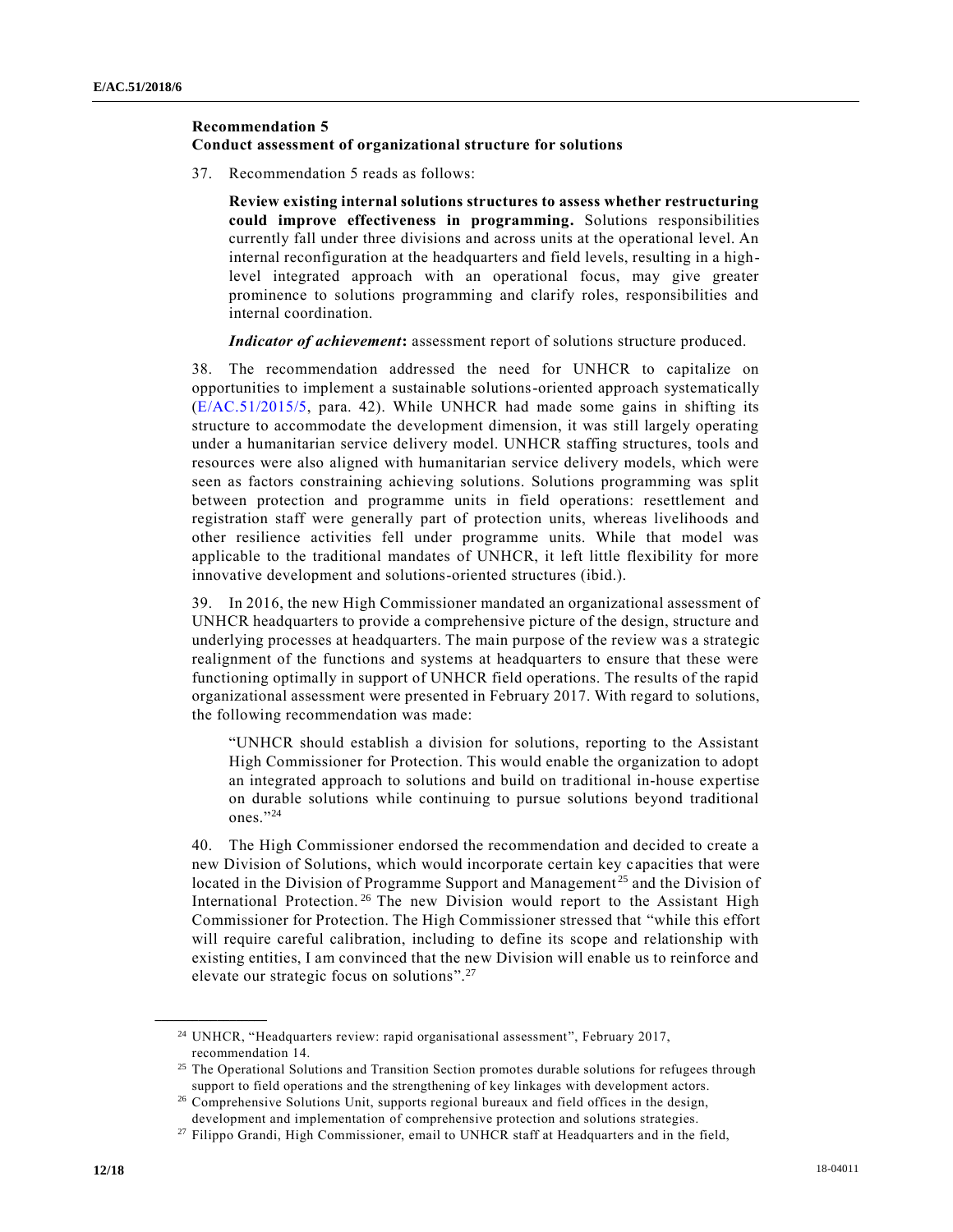41. A new Division of Resilience and Solutions, under the leadership of the Assistant High Commissioner for Protection, was established on 1 February 2018. The objective of the new Division was described as supporting regional bureaux and field operations in developing comprehensive solutions strategies and ensuring that all UNHCR efforts to build protection and provide support to refugees and the internally displaced were underpinned by the aim of building resilience and working towards solutions. Senior staff interviewed indicated that the new Division was expected to help to advance solutions as a UNHCR priority, that it was an important in-house signal to this effect, and that it could help to unlock the potential available in UNHCR and among partners to find durable solutions.

42. This recommendation has been implemented. UNHCR will need time to determine the full impact of the new structure on solutions.

#### **Recommendation 6**

#### **Create an evidence-based portfolio for solutions**

43. Recommendation 6 reads as follows:

**Create an evidence-based portfolio to be used for strengthening and advocating solutions, including by:**

(a) Conducting regular systematic assessments of solutions initiatives;

(b) Strengthening the documentation and dissemination of lessons learned and/or best practices;

(c) Initiating or strengthening partnerships with academic institutions to answer key questions through research and guide development and advocacy initiatives in relation to solutions strategies.

*Indicators of achievement***:** evaluation plan for solutions initiatives, best practices portal and research plan with academic partners established.

44. The recommendation addressed the need for UNHCR to generate sufficient evidence to inform national decision-making and policy formulation around solutions, such as the positive contributions made by refugees to the economies and social stability of host States, including through employment creation for nationals. The evaluation report indicated that evidence-based examples of positive outcomes may facilitate more effective dialogue with national Governments where political will had been lacking, especially in advocating local integration [\(E/AC.51/2015/5,](https://undocs.org/E/AC.51/2015/5) para. 39).

45. UNHCR staff emphasized that they worked towards durable solutions for refugees as part of the UNHCR mandate and therefore, an assessment of solutions was an integral part of every country programme. Durable solutions were systematically assessed as part of all country programme evaluations. Therefore , UNHCR did not require an evaluation plan specifically for solutions. The evaluation plan of the UNHCR Evaluation Service encompassed the assessment of solutions as part of the regular country programme evaluations.

46. A review of a sample of the recent evaluations commissioned by UNHCR indicated that durable solutions were included in country programme evaluations. Examples of country evaluations are indicated in Table 2 below.

<sup>30</sup> March 2017.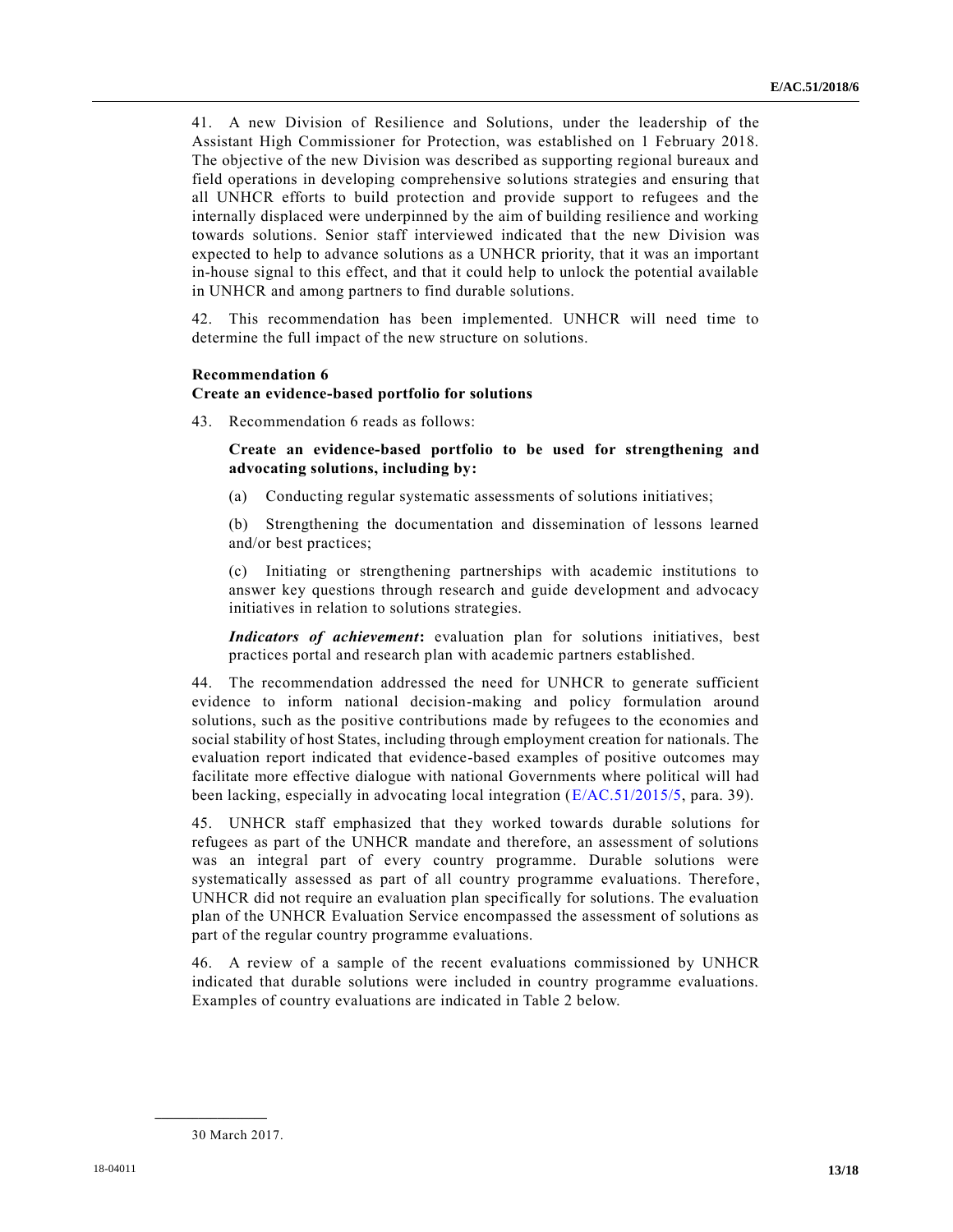| Country programme evaluation                                                                                                                                                   | Examples of durable solutions                                                                                                                                                                                                                                             |
|--------------------------------------------------------------------------------------------------------------------------------------------------------------------------------|---------------------------------------------------------------------------------------------------------------------------------------------------------------------------------------------------------------------------------------------------------------------------|
| Evaluation of the UNHCR Ukraine country<br>programme, commissioned by the UNHCR<br>Evaluation Service, conducted by Universalia,<br>2017                                       | Finding 10: "In Ukraine, UNHCR has<br>implemented several solutions-oriented<br>activities, but did not have a formal internally<br>displaced persons solutions strategy."                                                                                                |
| Evaluation of the UNHCR emergency response<br>to the influx of Syrian refugees into Turkey,<br>commissioned by the UNHCR Evaluation<br>Service, conducted by Universalia, 2016 | Finding 38: "Durable solutions are still a<br>distant prospect for refugees in Turkey, and the<br>default path of longer stay in Turkey, with<br>temporary status but most economic and social<br>rights, seems the most likely."                                         |
| Evaluation of the UNHCR response to the level<br>3 South Sudan refugee crisis in Uganda and<br>Ethiopia, UNHCR Policy Development and<br>Evaluation Service, 2016              | Recommendation 16: "Develop an action plan<br>for strengthening access to post-primary<br>education for refugee children and adolescents<br>in line with UNHCR objective to achieve<br>integration into national services and in light of<br>possible durable solutions." |

| Durable solutions, an integral part of country programme evaluations |  |
|----------------------------------------------------------------------|--|
| Table 2                                                              |  |

47. While UNHCR documented experiences in the area of solutions, they did not have a best practices portal or a research plan on durable solutions. During the period from 2015 to 2017, UNHCR worked with the World Bank to produce a number of major studies documenting the experience in several countries, thereby broadening the evidence base that supported decision-making. Examples of these experiences are indicated in table 3 below. All three examples of the studies analysed addressed durable solutions and the nexus between humanitarian work and development cooperation.

| Table 3 |  |                                                                |
|---------|--|----------------------------------------------------------------|
|         |  | Durable solutions: UNHCR and World Bank documented experiences |

| Study                                                                                                                             | About the study                                                                                                                                                                                                                                                                                                                                                                                                                                                                                                 |
|-----------------------------------------------------------------------------------------------------------------------------------|-----------------------------------------------------------------------------------------------------------------------------------------------------------------------------------------------------------------------------------------------------------------------------------------------------------------------------------------------------------------------------------------------------------------------------------------------------------------------------------------------------------------|
| World Bank/UNHCR,<br>"Yes' in my back yard?"<br>The economics of refugees<br>and their social dynamics in<br>Kakuma, Kenya", 2016 | "Therefore, with plenty of original analytical and empirical<br>analyses, this report, conducted jointly by the World Bank and<br>UNHCR, attempts to address this pressing need. It aims to<br>strengthen the evidence base so that policymakers, and humanitarian<br>and development actors, can make informed decisions about how<br>best to transform refugee camps such as Kakuma into self-<br>sustaining settlements, and how to design win-win deals that benefit<br>both refugee and host populations." |
| World Bank/UNHCR, "The<br>welfare of Syrian refugees:<br>evidence from Jordan and<br>Lebanon", $2016$                             | "UNHCR and the World Bank Group are working together to<br>analyse this evidence, and to ensure that policymakers and<br>advocates have the knowledge they need to better serve refugee<br>communities. The World Bank Group know-how on welfare and<br>targeting, combined with the UNHCR expertise on the needs of<br>refugees, can lead to more effective analyses and policies for<br>registered Syrian refugees living in Jordan and Lebanon."                                                             |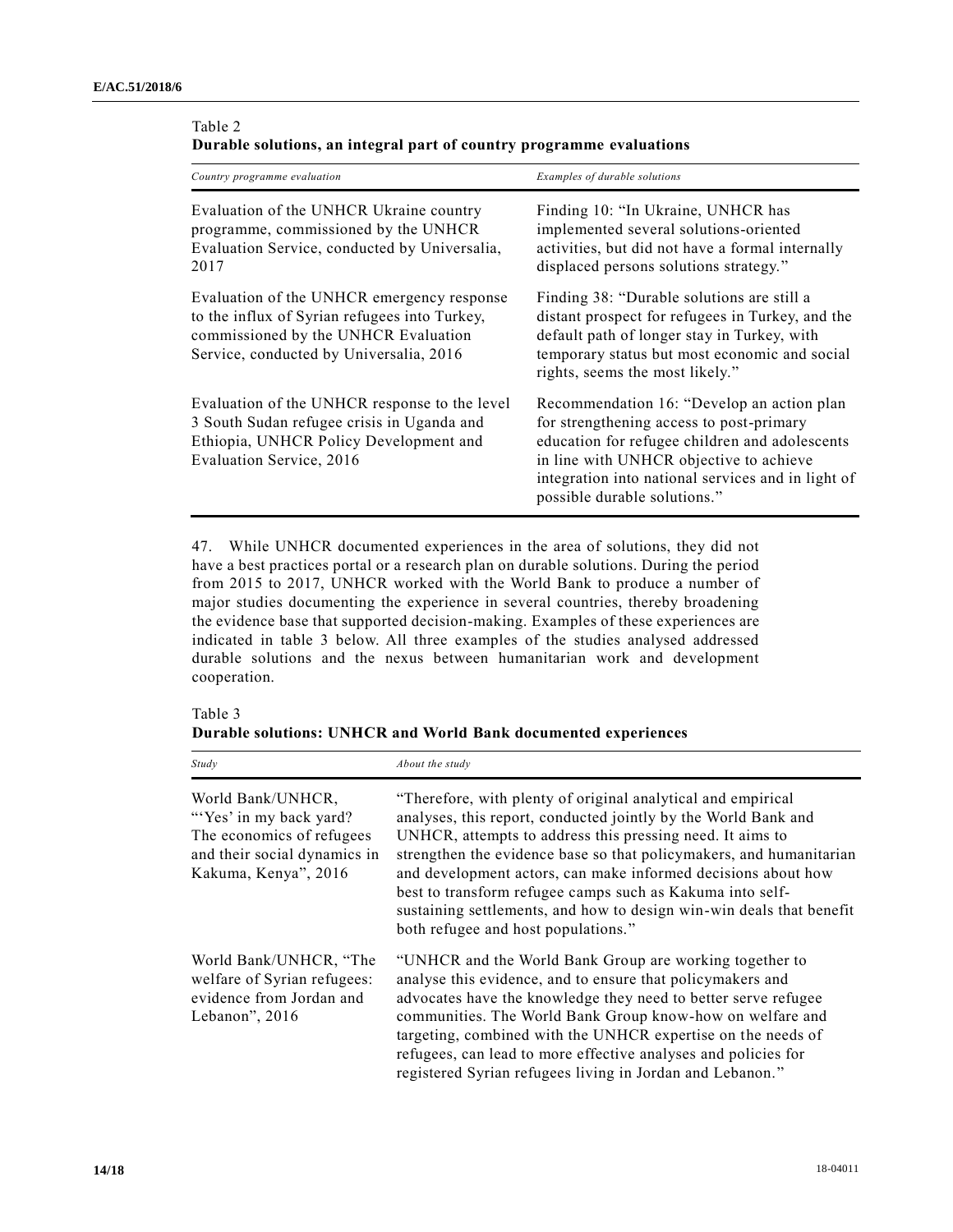| Study                                                                                                                                              | About the study                                                                                                                                                                                                                                             |
|----------------------------------------------------------------------------------------------------------------------------------------------------|-------------------------------------------------------------------------------------------------------------------------------------------------------------------------------------------------------------------------------------------------------------|
|                                                                                                                                                    | "This book is the result of a comprehensive collaboration between"<br>the two institutions. It aims to increase our understanding and<br>ultimately improve the well-being of Syrian refugees."                                                             |
| World Bank, "Forcibly<br>displaced: toward a<br>development approach<br>supporting refugees, the<br>internally displaced and<br>their hosts", 2017 | "The study recommends ways to help the forcibly displaced access"<br>jobs and opportunities. Produced in partnership with UNHCR, the<br>study outlines how we can build resilience while supporting<br>inclusive and sustainable growth in host countries." |

48. Additionally, UNHCR and the World Bank agreed to establish a joint data centre to improve global statistics on forced displacement, refugees, other displaced people and host communities. It was expected that the data centre would be operational in 2018. The objective of the new centre was defined to enable a better-informed and more sustainable response to forced displacement, which would underpin a coordinated humanitarian-development approach. It was expected to build on the role of UNHCR as the reference institution for refugee data, bringing in the World Bank Group's analytical expertise and experience in helping national Governments improve statistical capacity.<sup>28</sup>

49. In 2017, UNHCR embarked on a multi-year longitudinal evaluation on humanitarian-development cooperation, called the Luxembourg project. This research project supported an evidence base and documentation for engaging with development actors to leverage their analytical, technical and financial capabilities to better respond to the needs of refugees, other forcibly displaced persons and host communities. The multi-year research project is expected to provide robust cumulative evidence to provide information to UNHCR on ways of working in the longer term.<sup>29</sup>

50. In 2017, UNHCR prepared a report on lessons learned from the multi-year, multi-partner pilot operations and discussed the main lessons learned from the pilot strategies.<sup>30</sup>

51. While UNHCR undertook major efforts to strengthen the evidence base for solutions that could be used for further advocacy, there was no specific evaluation plan regarding solutions, no best practices portal and no research plan on solutions. There remained scope to bring the different documented experiences together in order to provide an easily accessible portal to past evaluations and research activities. At the same time, a research plan of scheduled research and evaluation activities on solutions would be beneficial to efforts to generate synergies and avoid duplication. The new Division of Resilience and Solutions could potentially be tasked with establishing the portal of documented experience and a research plan of scheduled research and evaluation activities.

52. This recommendation has been partially implemented.

<sup>28</sup> www.unhcr.org/news/press/2017/10/59ea0f984/new-world-bank-unhcr-joint-data-centreimprove-global-statistics-forced.html.

<sup>&</sup>lt;sup>29</sup> UNHCR, "Multi-year longitudinal evaluation on humanitarian-development cooperation ("Luxembourg project")", 2017.

<sup>30</sup> UNHCR, "Multi-year multi-partner pilot operations, lessons learned report", 2017.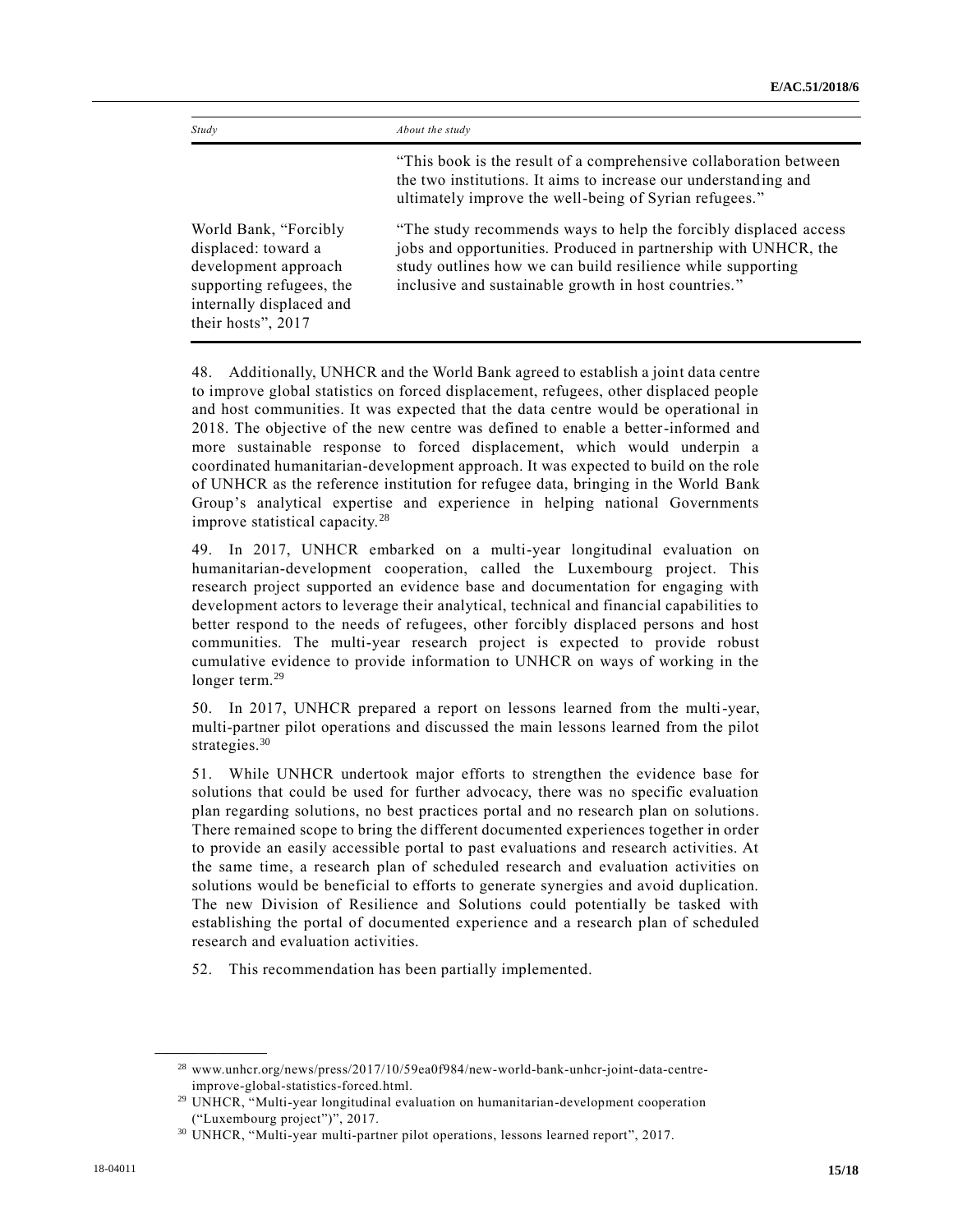# **III. Conclusion**

53. UNHCR took significant steps to implement all recommendations contained in the OIOS evaluation of 2015. With the New York Declaration, the comprehensive refugee response framework and the multi-year multi-partner protection and solutions strategies, UNHCR had not only developed and adopted global, regional and local advocacy tools to find solutions, it was also clearly shifting to a multi-year planning and funding approach for solutions, which was being applied to a growing number of regions and countries. At the same time, UNHCR significantly enhanced collaboration with development partners such as the World Bank and significantly strengthened the evidence base for decision-making around solutions. While still at an early stage, preliminary results were emerging at the field level as a consequence of the framework and the multi-year multi-partner protection and solutions strategies. Another positive indicator was the growing share of financial resources that exceeded a 12-month implementation period.

54. Three important changes remained to be fully implemented; (a) while in-house capacities for solutions were built, continued and more systematic efforts were required in order to strengthen skills for creating, implementing and assessing solutions strategies; (b) the recently established Division of Resilience and Solutions had yet to be made operational which, once fully functional, could potentially plan and coordinate evaluation and research activities for solutions at the corporate level; and (c) there was a continued need to better organize and bring together documented experience around solutions in an easily accessible place.

> (*Signed*) Heidi **Mendoza** Under-Secretary-General for Internal Oversight Services March 2018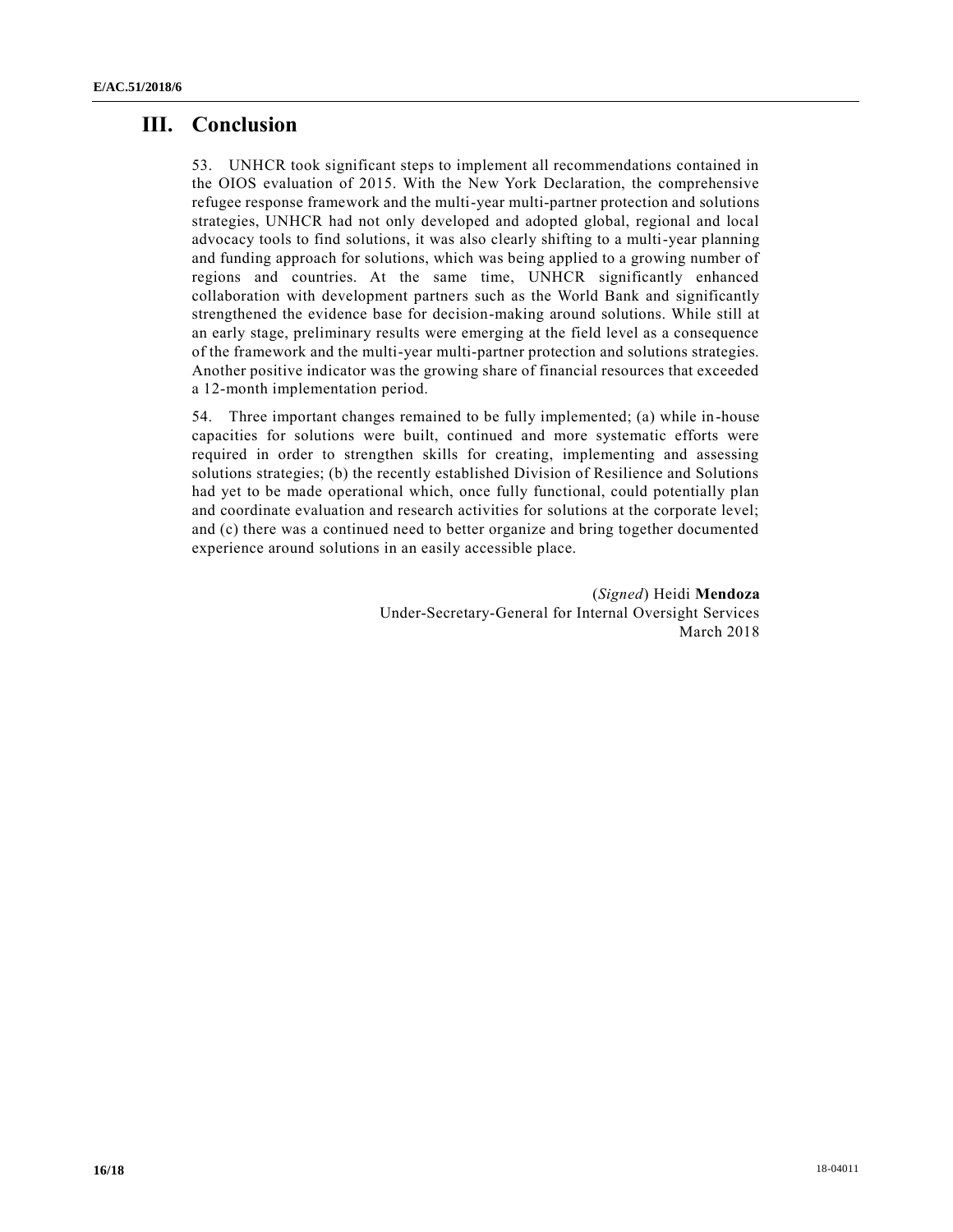# **Annex**\*

# **Comments received from the Office of the United Nations High Commissioner for Refugees**

Thank you for the opportunity to comment on the formal draft report of the triennial review of the implementation of recommendations of the programme evaluation of the Office of the United Nations High Commissioner for Refugees (UNHCR).

Pursuing durable solutions for refugees is a core component of the mandate of UNHCR, along with providing international protection. We are pleased to see that OIOS has noted that UNHCR has taken several measures to create, implement and strengthen solutions strategies since the evaluation. Indeed, the report effectively recognizes that UNHCR actions have, to a notable degree, exceeded tha t required by the recommendations.

The situation has evolved considerably since the time of the evaluation. Processes at the political, policy and operational level, including the adoption of the New York Declaration for Refugees and Migrants, the application of the comprehensive refugee response framework, the outcomes of the World Humanitarian Summit and the Grand Bargain on humanitarian financing, the ongoing reform of the United Nations Development System, and bilateral partnerships with the World Bank Group and UNDP have all in different ways informed the way in which UNHCR work on solutions is now carried out. As a result, UNHCR strategic engagement and execution of efforts on solutions has shifted toward a more coordinated, inclusive and catalytic approach.

As noted in the review report, the comprehensive refugee response framework provides an overall framework and platform for increased collaboration and partnerships toward a "whole-of-society" response to solutions. Given the different aspects of solutions, and the need for strategies adapted to the many different environments in which UNHCR operates, there is no single model or approach. Rather, the framework enables UNHCR to take different contexts and aspects of solutions into account in developing bespoke models, as applicable and desirable, in order to advance appropriate solutions globally and in specific operations.

In keeping with these many developments, UNHCR is currently undertaking deeper structural and programmatic reforms, including those noted in the report by the Office of Internal Oversight Services (OIOS). Our investments in improving registration data, results-based management and programme planning in sectors such as energy, education, livelihoods and protection monitoring are in line with the 2030 Agenda for Sustainable Development and the principle of "leave no one behind". These reforms will enable UNHCR to fulfil its core mandate more effectively and efficiently, including towards durable solutions for refugees and internally displaced and stateless people.

UNHCR therefore acknowledges and appreciates the positive comments made about the efforts made to implement all six recommendations of the OIOS evaluation. In particular, it appreciates that four of the six recommendations are considered implemented. With reference to the first recommendation, UNHCR appreciates the efforts of many donors to provide multi-year funding. However, the bulk of support for UNHCR continues to be received on an annual basis.

In the present annex, the Office of Internal Oversight Services presents the full text of comments received from the Office of the United Nations High Commissioner for Refugees. This practice has been instituted in line with General Assembly resolution [64/263,](https://undocs.org/A/RES/64/263) following the recommendation of the Independent Audit Advisory Committee.